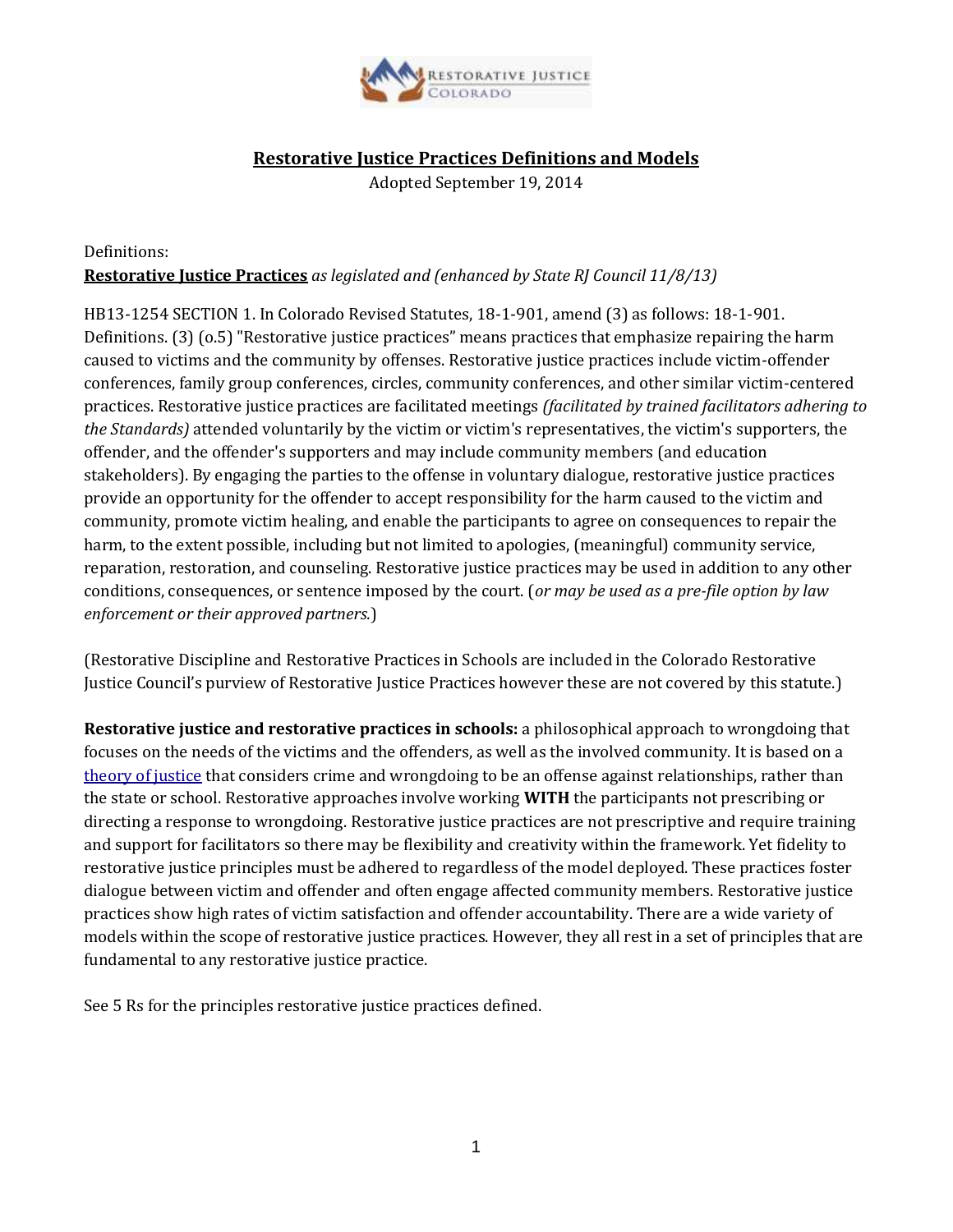

# **Restorative Justice (RJ)**:

Rooted in the values and principles of restorative justice practices (see 5 R's document)

Contact is made with victims and offenders of the crime the process will address

Victims choose to be present, represented by a surrogate or other means and may provide an impact statement

Invite voluntary participation from directly impacted parties

All parties are willing for the incident to be handled restoratively and be represented or present.

Community is represented when appropriate

Facilitated by trained facilitators adhering to the Colorado Facilitator Code of Conduct and Standards of Practice

Be conducted in circles with no tables/barriers to the extent possible Focus is repair of harm

# *Some Restorative Justice Models and Processes:*

(The restorative justice processes listed below do not comprise an exhaustive list of available models.) **Conference**- (Community Group, Family Group, Victim/Offender, Community)

**Circle**- (Restorative, Mutual Responsibility, Peace, Reconciliation, \*ReStore, \*Rethinking Drinking and Drugs) \*When victims and community are represented these would be considered RJ

**Dialogue**- (High Risk Victim Offender, Victim/Offender, Restorative Justice, Victim/Offender Mediation, Reconciliation)

# **Restorative Practices:**

*Restorative Practices are not Restorative Justice but they are both rooted in the values and principles of restorative justice practices and have a few similarities\*.*

\*Rooted in the values and principles of restorative justice practices (see 5 R's document)

\*Facilitated by trained facilitators adhering to the Colorado Facilitator Code of Conduct and Standards of Practice

\*Be conducted in circles with no tables/barriers to the extent possible

These are restorative in nature but may not involve participation from all parties directly impacted by an incident.

May be type of crime or incident specific of not related to a crime or specific incident

Representatives may serve in expressing the voice of at least one party. (Either harmed party or person responsible for the harm)

Participation should be voluntary although may be a part of sentencing, disciplinary action or other procedural requirements

Range from prevention to intervention.

# *Some Restorative Practices Models and Processes:*

(The restorative practices listed below do not comprise an exhaustive list of available models.) **Circle**- (Connection, Talking, Sentencing, ReEntry, Transition, Reintegration, Circle of Accountability and Support (COSA), Family Group Decision Making, Healing, Peacekeeper, Peacemaking,)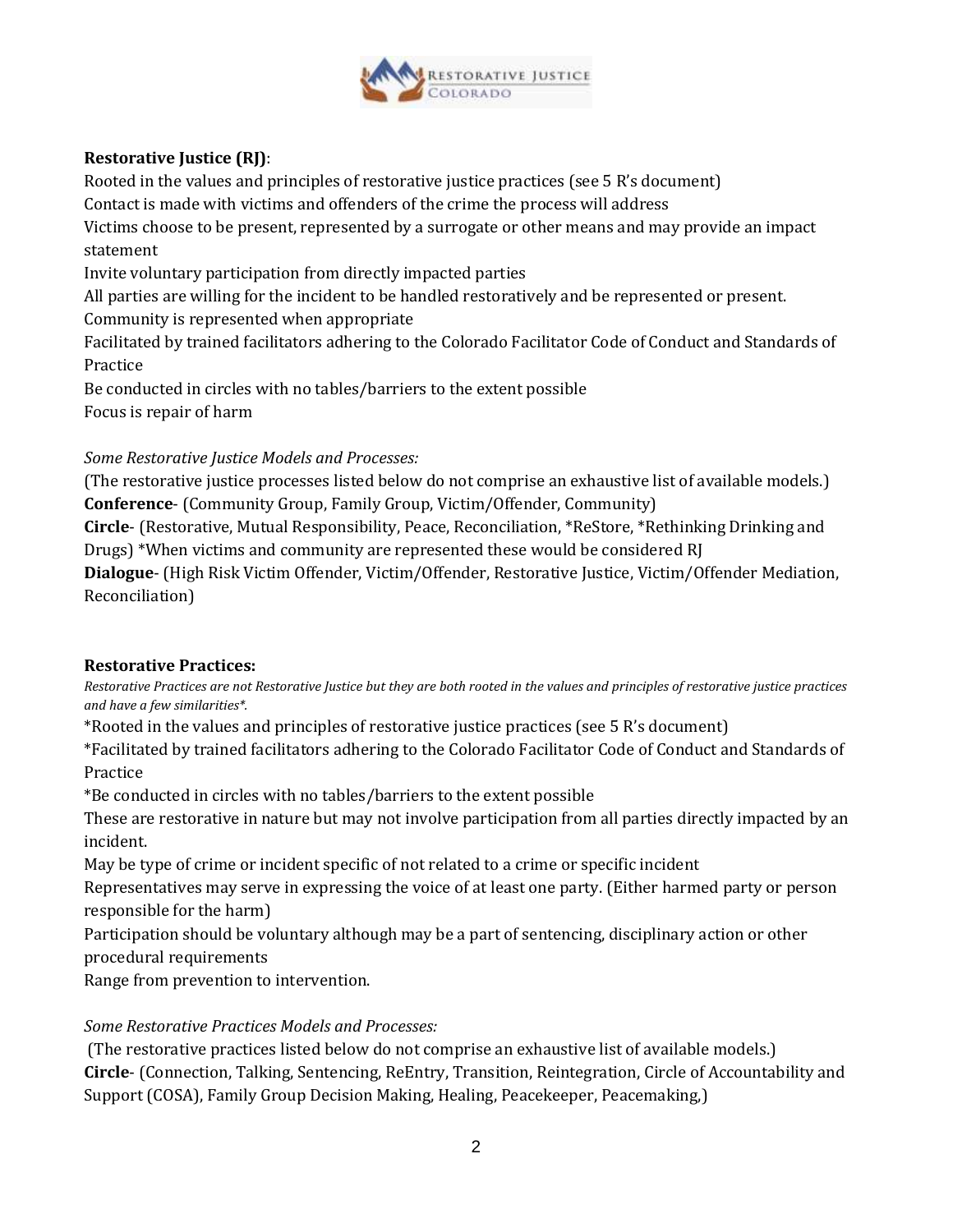

**Panel/Board-** (Community Justice Committee, Community Impact, Victim Impact, Impact of Crime, Restorative, Community Accountability,)

**Crime Specific-** (ReStore, ReThinking Drinking (And Drugs),

**Dialogue-** (Restorative Agreement, Restorative Conversation, Restorative Discipline) **Class**- (Decision Making and other classes that educate participants on the 5 Rs and impact of harm with responsibility to repair that harm)

**Pre-Conference/Circle Planning:** Planning activities leading to a structured meeting that may include offenders, victims, both parties' families and friends, and/or other community members in which a facilitator meets with participating parties to explain the restorative process, understand what happened from each person's perspective and help people begin to think about how harm may best be repaired. Planning activities can include pre-conference/pre-circle meetings, interviews, phone conversations or other coordination activities.

This is an essential step for most restorative justice processes.

**Restorative Repairs-** These are potential agreement/contract items that are often included in restorative justice practices. They are neither restorative justice nor a restorative practice in and of themselves. The possibilities for restorative repairs go well beyond this list. The repair of harm should be determined by a group that includes harmed parties, people responsible for harm and community representatives. In some restorative practices repairs may be categorically pre-determined to create efficiencies of process. In all cases, repairs should be specific to the incident and the person responsible, build on their strengths, and repair harm. If the repairs are punitive they are not restorative.

There include but are not limited to: Restitution Apologies Meaningful/Restorative Community Service Educational Opportunities

### **Some process and model definitions:**

### **Conference**

A conference is a structured meeting between offenders, victims and both parties' select support people like family and friends and may involve affected community members, in which they deal address the harm of the crime and decide how best to repair it. Neither counseling nor a mediation process, conferencing is a victim-sensitive, straightforward problem-solving method that demonstrates how citizens can resolve their own problems when provided with a constructive forum to do so. (O'Connell, Wachtel, & Wachtel, 1999).

Conferences provide victims and others with an opportunity to confront the offender, express their feelings, ask questions and have a say in the outcome. Offenders hear firsthand how their behavior has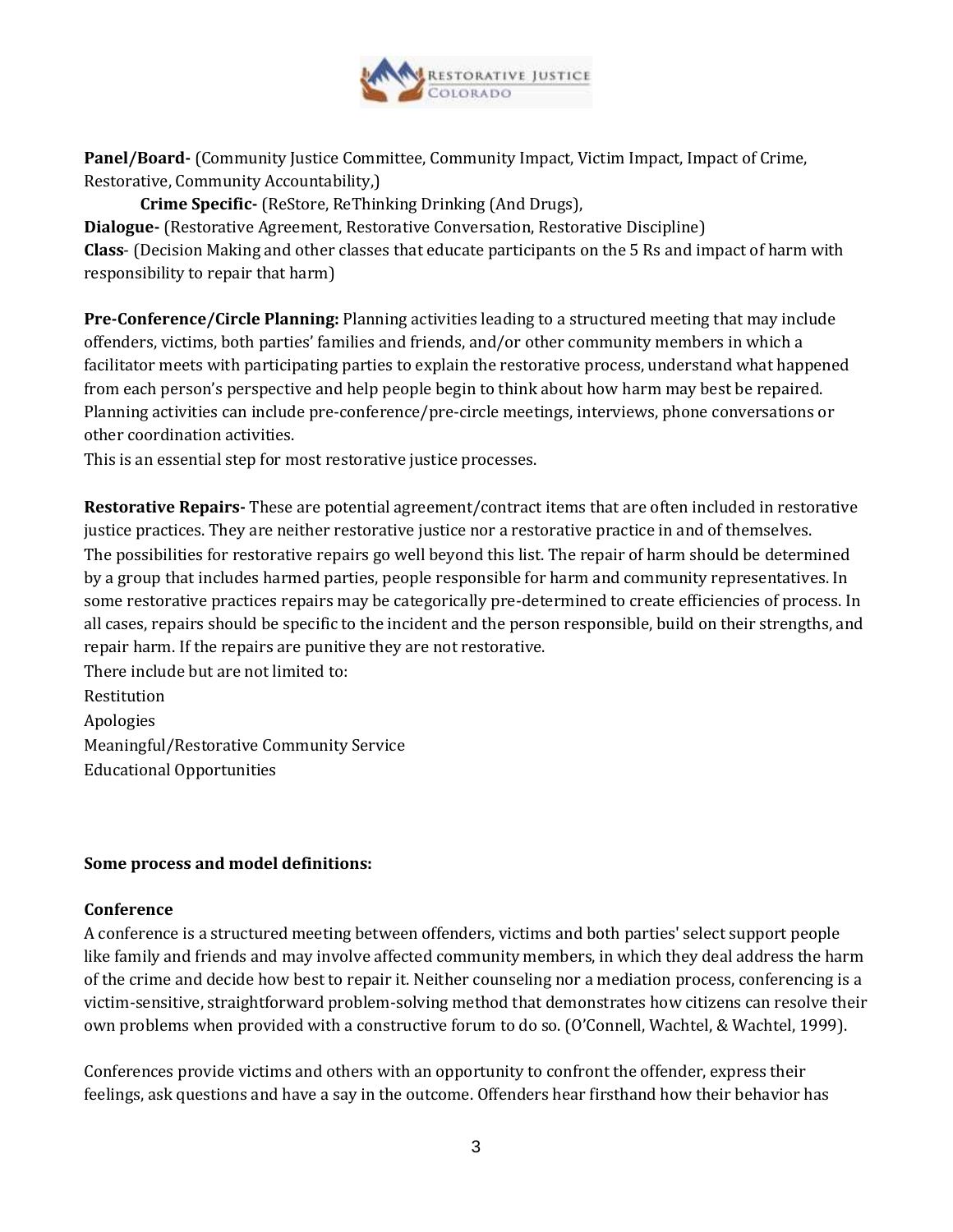

affected people. Conferences hold offenders accountable while providing them with an opportunity to discard the "offender" label and be reintegrated into their community, school or workplace (Morris and Maxwell, 2001).

Participation in conferences is voluntary. An offender qualifies for a restorative process by taking responsibility for their part of an incident. After it is determined that a conference is appropriate and offenders and victims have agreed to attend, the conference facilitators invite others affected by the incident–the family and friends of victims and offenders and community members.

A restorative conference can be used in lieu of traditional disciplinary or justice processes, or where that is not appropriate, as a supplement to those processes.

The conference facilitator follows a set format or guide and keeps the conference on focus, but is not an active participant. In the conference the facilitator asks the offenders to tell what they did and what they were thinking about when they did it. The facilitator then asks victims and their family members and friends to tell about the incident from their perspective and how it affected them. The offenders' family and friends are asked to do the same.

Finally the victim is asked what he or she would like to repair the harm done by this incident. Everyone else at the conference has the opportunity to contribute ideas for repair of harm and learning. When agreement is reached, a simple contract is written and signed (O'Connell, Wachtel, & Wachtel, 1999). The offender is then held accountable to completing the contract within the agreed upon time frame.

# **Dialogue**

Dialogue, is usually a face-to-face meeting, between the victim of a crime and the person who committed that crime with the presence of a trained facilitator. In this restorative process, the facilitator ensures the safety of the dialog by setting ground rules for the process and holding all parties accountable to those ground rules. The basic dialog between the offender and victim may explore what happened, who was affected and how and gives voice to the most directly involved parties. These restorative processes are best done when victim initiated. (see 20 Essential Points doc)

Dialogue is only one option for people to respond to victimization or offense. This is an individual journey for the victim and the offender. Their reasons for dialogue are personal. The victims' and offenders' needs, expectations, level of support, level of honesty and openness determine what can be accomplished during the dialogue.

### **Victims have the opportunity to:**

- Directly and constructively express to offenders current and repressed feelings such as fear, anger, anxiety, loss, pain, helplessness, hopelessness…
- Ask questions and receive answers and insights, which only offenders can provide.
- Have their voices be heard

### **Offenders have the opportunity to:**

● Face the full human impact of their crime by hearing first-hand the depth of trauma experienced by the victim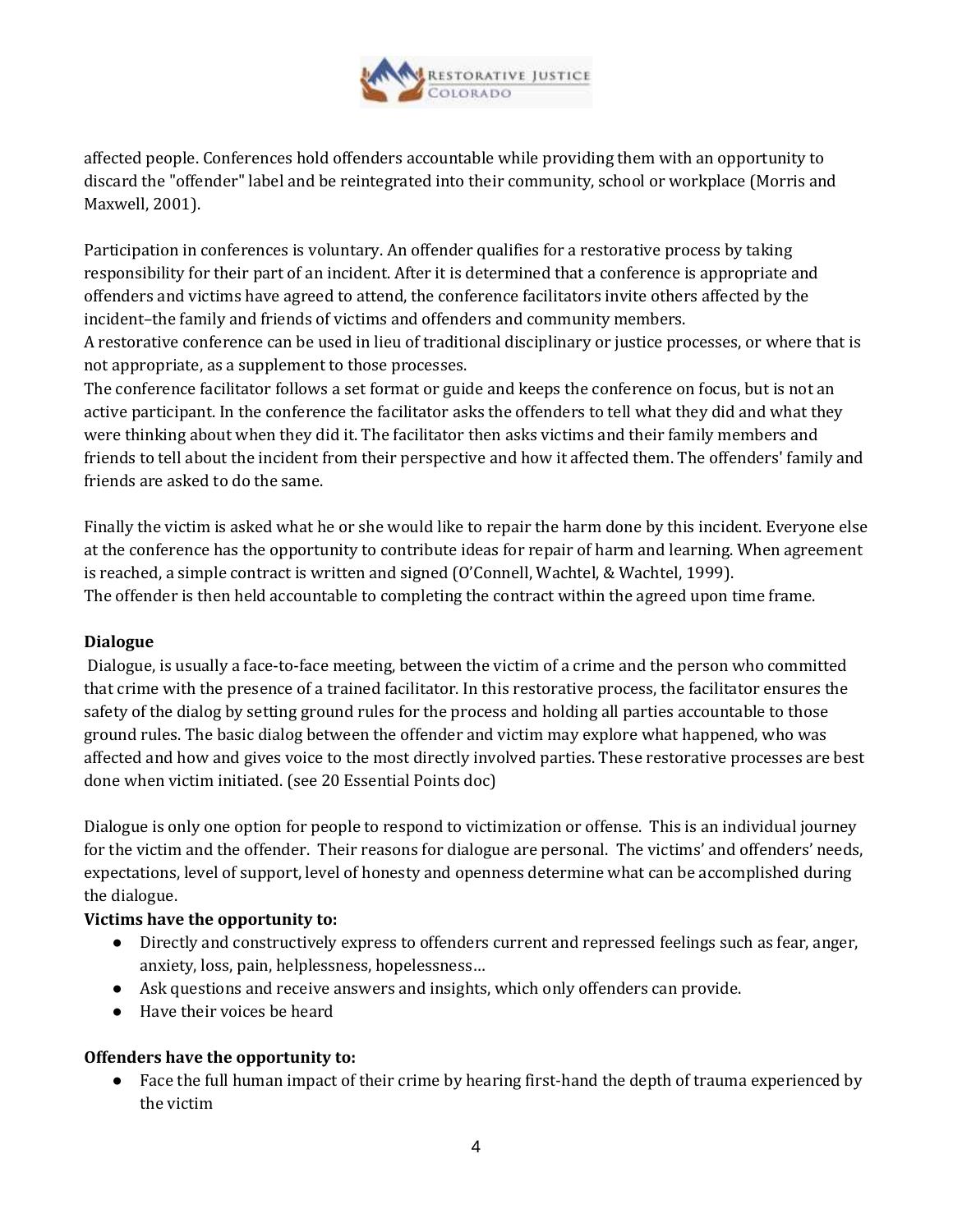

- Express sincere remorse related to their offense and resulting impact
- Answer questions posed by the victim
- Reach greater accountability by obligating themselves to their victims and communities
- Restore to whatever extent possible, what has been wronged within the victims' physical, emotional, spiritual, financial and social dimensions of their everyday life.
- Offenders participating in dialogue will not have any benefit for the offender's status within the prison system.
	- $\circ$  The process is mutually voluntary. It can be stopped by either party or when deemed appropriate by the facilitator.
	- Confidentiality mutual agreement of who can be told
- The average case takes 6 months from the initial request until the day of dialogue
- Two volunteers co-facilitate the dialogue. The role of the facilitator is to help the victim and offender through their dialogue process.
- Preparation generally consists in general of at least three individual meetings between the victim and facilitators and the offender and facilitators before the day of dialogue with the victim, offender and facilitators.
- The process involves preparing each party and managing expectations of the dialogue. As the process advances there are four phases that participants walk through.

### **High Risk Victim Offender Dialogue**

In addition to the basic definition of Dialogue HRVOD has established protocols and procedures to ensure a safe, quality process for the dialogue. These may take place in prisons, detention centers or other locations where safety is potentially of concern.

### **Circle:**

A restorative circle is a versatile restorative justice practice that fosters cooperation and responsibility in group situations with mutual responsibilities identified. A restorative circle often doesn't specify victims and offenders.

The circle is a process that brings together individuals who wish to engage in conflict resolution, or other activities in which honest communications, relationship development, and community building are core desired outcomes. Circles offer an alternative to contemporary meeting processes that often rely on hierarchy, win-lose positioning, and victim/rescuer approaches to relationships and problem solving (Roca, Inc.).

In a restorative circle, one person speaks at a time: The opportunity to speak moves around the circle, and people wait to speak until the person before them has finished speaking. The chance to speak continues moving around the circle as many times as necessary, until everyone has said what they need to say. A "talking piece" is often used to facilitate this process: Whoever is holding the talking piece has the "floor." Both the restorative circle and the talking piece have roots in ancient and indigenous practices (Mirsky, 2004, April & May; Roca, Inc.).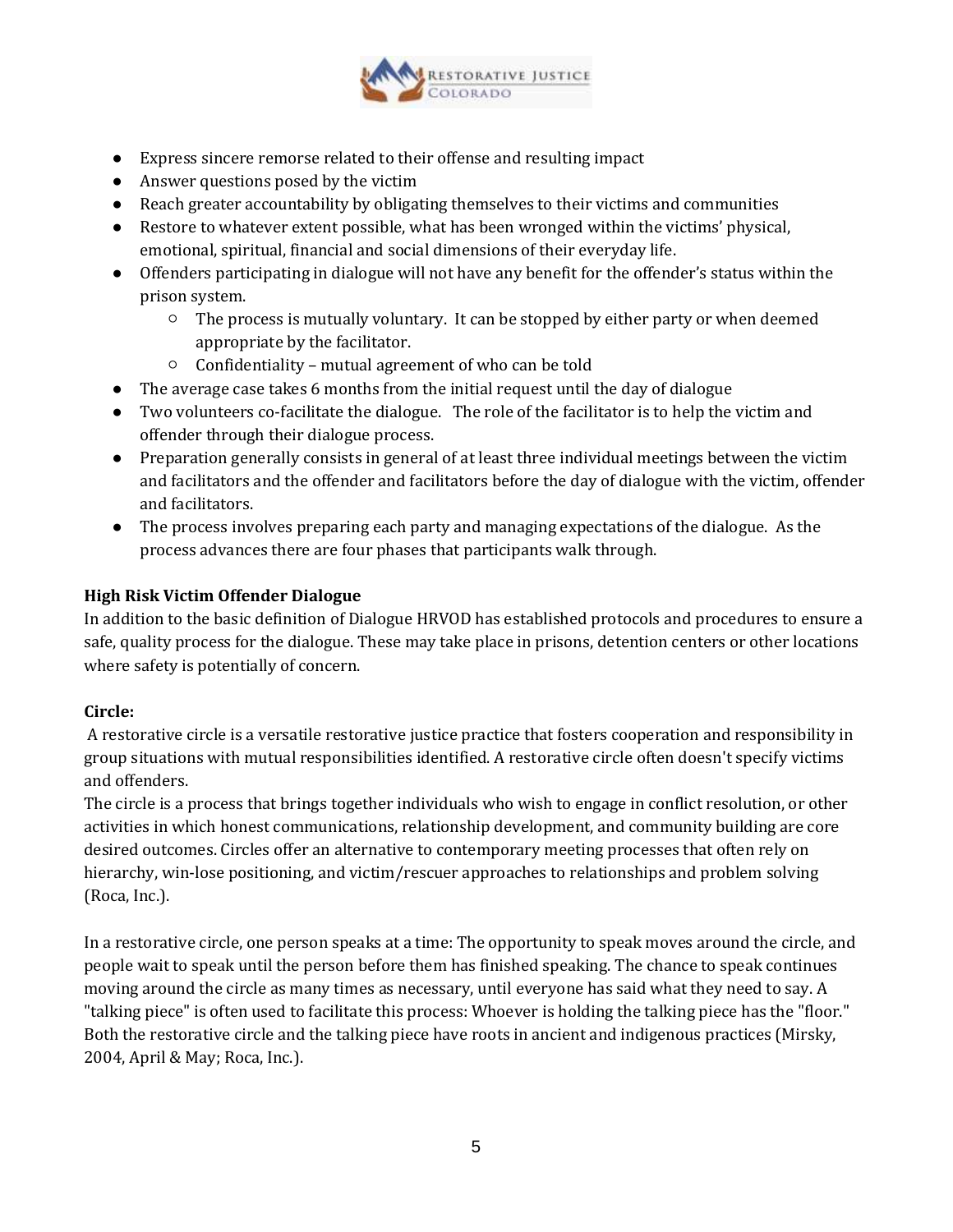

Each person is encouraged to take responsibility for his or her part in what happened and co-create what will happen next. (Note: The process should not imply that the victim has responsibility in the crime committed against them. Victim blaming must be avoided at all costs).

**Boards/Panels:** A meeting where victim representatives and/or members of the community sit on a panel and speak to offenders about the impacts of crime on the community. Boards/Panels are typically composed of a small group of citizens, prepared for this function by intensive training, who conduct public, face-to-face meetings with offenders who have been sentenced by the court to participate in the process or who have been referred by police officers on a pre-charge basis or as part of a peripheral, extra-judicial process.

Victims of the offender are invited to participate in the process by meeting with the board and offender, or by submitting a written statement that is shared with the offender and the board. During a meeting, board members discuss with the offender, the nature of the offense, impact of the behavior, and negative consequences. Then board members discuss a set of actions with the offender, until they reach agreement on the specific actions the offender will take within a given time period to make reparation for the crime.

Subsequently, the offender must document his or her progress in fulfilling the terms of the agreement. After the stipulated period of time has passed, the board submits a report to the court on the offender's compliance or a written documentation to the referring police officer, with the agreed upon sanctions. At this point, the board's involvement with the offender is ended.

**Class:** A restorative class is based in and teaches the values and principles of restorative justice practices in order for participants to view their offense through a restorative lens and make better choices moving forward.

### **SOME SPECIFIC TYPES OF PROCESSES:**

### **Sentencing Circles-**

Sentencing circles use traditional circle ritual and structure to involve the victim, victim supporters, the offender, offender supporters, judge and court personnel, prosecutor, defense counsel, police, and all interested community members. Within the circle, people can speak from the heart in a shared search for understanding of the event, and together identify the steps necessary to assist in healing all affected parties and prevent future crimes.

Sentencing circles typically involve a multi-step procedure that includes: (1) application by the offender to participate in the circle process; (2) a healing circle for the victim; (3) a healing circle for the offender; (4) a sentencing circle to develop consensus on the elements of a sentencing plan; and (5) follow-up circles to monitor the progress of the offender.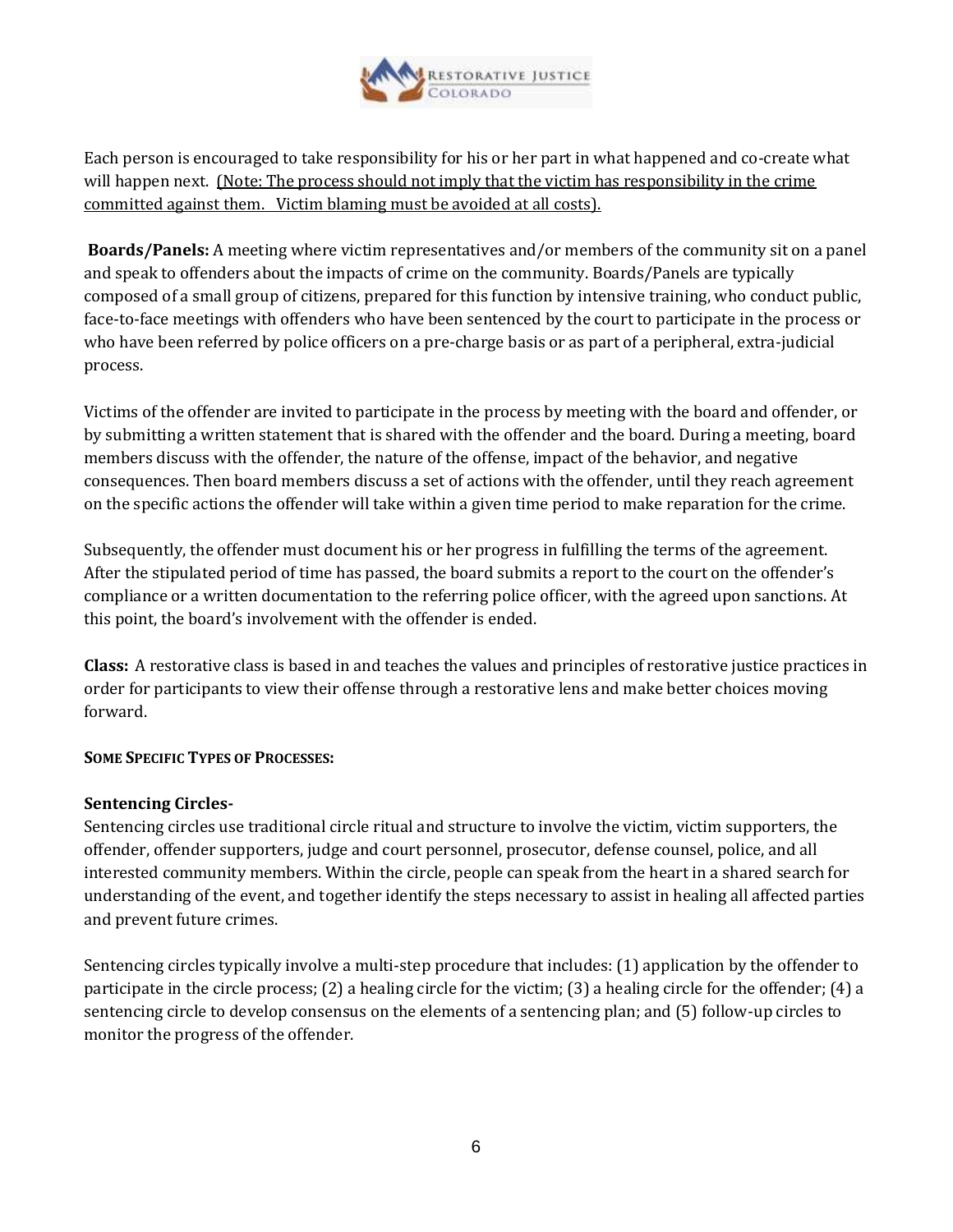

### **Connection Circles -**

Connection Circles are a relationship building process that can be used at any point along the spectrum of restorative practices. They are used to promote understanding, share experiences, build relationship and establish circle practice.

The role of the Connection Circle leader is:

- To introduce the connection circle and talking piece
- To identify and uphold the ground rules
- To ask the question that the round is based upon
- To listen actively while people are speaking and model the ground rules
- To close the circle and thank everyone for their participation

#### **Restorative ReEntry Circles/Transition Circles-**

Restorative ReEntry Circles/Transition Circles are provided for imprisoned individuals who are returning to a community. The person returning to life outside of incarceration will meet with community members, their families and friends in a group process to address their needs for a successful transition back into the community. One of the needs addressed is the need for reconciliation. A *Modified Restorative Circle* has also been developed and used in Hawaii for individual incarcerated people whose loved ones are unable or unwilling to attend full Restorative Reentry Circles. Instead other imprisoned friends sit in the Circle and are supporters in developing a transition plan that includes how the incarcerated individual having the Circle may reconcile with those harmed by the crime and/or imprisonment.

#### **Circles of Support and Accountability-**

Circles of Support and Accountability (CoSA) originated as a project of the "Welcome In," (a Mennonite church in Hamilton, Ontario). This innovation is now an internationally regarded, evidence-based practice with a demonstrated capacity to enhance the safe integration of otherwise high-risk sex offenders with their community. In Canada, some sex offenders are released to the community after serving their entire sentence.

These offenders have been judged too dangerous to be released on any form of conditional release (e.g. a parole certificate), and have therefore been "detained." Upon further reconviction (and therefore, further victimization), many of these offenders would likely be designated as a "Dangerous Offender," under current Canadian law.

Prior to 1994 many of these offenders were released without any form of meaningful community-based support or accountability network apart from police surveillance. Since 1994, CoSA has assisted with the integration of well over 120 such offenders by offering them support while holding them accountable. Research now indicates that surrounding a 'core member' with between 5 and 7 carefully selected and trained volunteer circle members significantly reduce sexual re-offence by upwards of 50%. Further, a significant "harm reduction" effect has also been noted in those cases where sexual re-offence has occurred.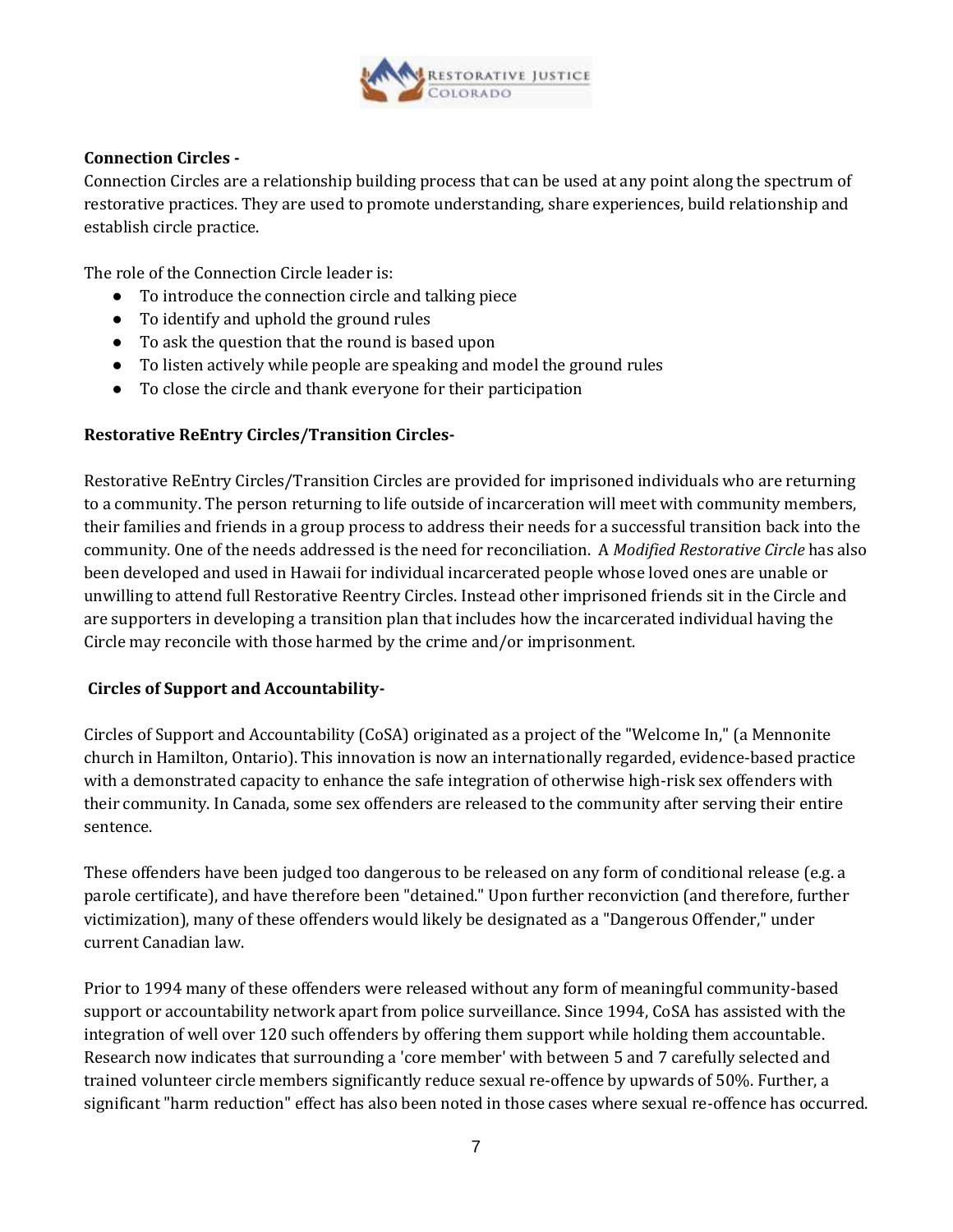

Offences were less invasive and less brutal in nature than previous offences. CoSA projects now exist in every Canadian province and every major urban centre. CoSA projects are also operational in several U.S. states (California, Oregon, Ohio, Colorado, Vermont) as well as in the Thames Valley region of the United Kingdom.

### **Rethinking Drinking**

This program uses a restorative circle approach to teach young offenders accountability, to develop an awareness of the impact their behavior has on their families and the community, and to take responsibility for their actions. In several jurisdictions, this program is offered as an alternative to a first minor in possession charge. The circle, which includes two 3-hour sessions, must be attended by the juvenile and two parents, guardians, or supportive adults. There are typically 4-5 youth/adult combinations in the circle. Additionally, there are 1-2 community member representatives in the circle to help raise awareness of the impact underage possession has on the community as a whole. Circles focus on raising awareness of the impact of alcohol or other substances on the developing brain, helping youth to identify where they could have made different decisions rather than drinking, and, ultimately, on the impact that their actions had on self, family and community. Following the circle sessions, each youth will have five weeks to complete a personalized action plan to further address the impact their decisions have on self, family, and community.

#### **ReStore**

A restorative justice group process designed to address the harm caused by shoplifting theft in a manner that:

- does not create unwanted pressure on victims
- supports education and accountability for offenders
- includes a strong community voice in defining the harm caused by shoplifting theft and the path forward to better choices
- allows RJ programs to manage large numbers of shoplifting cases

The RESTORE Program includes an intake and pre-session accountability interview with each offender, which includes referrals to community resources when appropriate. The offender and parent then attend (together) a 4-hour RESTORE session. The session includes: a victim/community impact panel, an RJ conference, and a supported conversation about the contract to repair the harm. The offender and parent then make choices in the accountability contract and sign up to return for a completion interview 1-2 months later. Each RJ circle should have at minimum: 2-4 offenders and parents (co-defendants are together), 1 trained RJ facilitator, 1 trained merchant representative, 1 trained RJ community member and 1 peer representative.

The RESTORE accountability contract provides a menu of choices for repairing the harm in the categories of giving back to the victim and community and giving back to the self and family. While there is a menu, the offender and family can make choices and/or create their own options in all areas of the contract. Circle participants give suggestions and input on the contract, but the offender and parent make the final choice. The RESTORE completion interview is held individually with each offender and support people by a team of volunteers. When the offender completes successfully, the interview is a way for community to